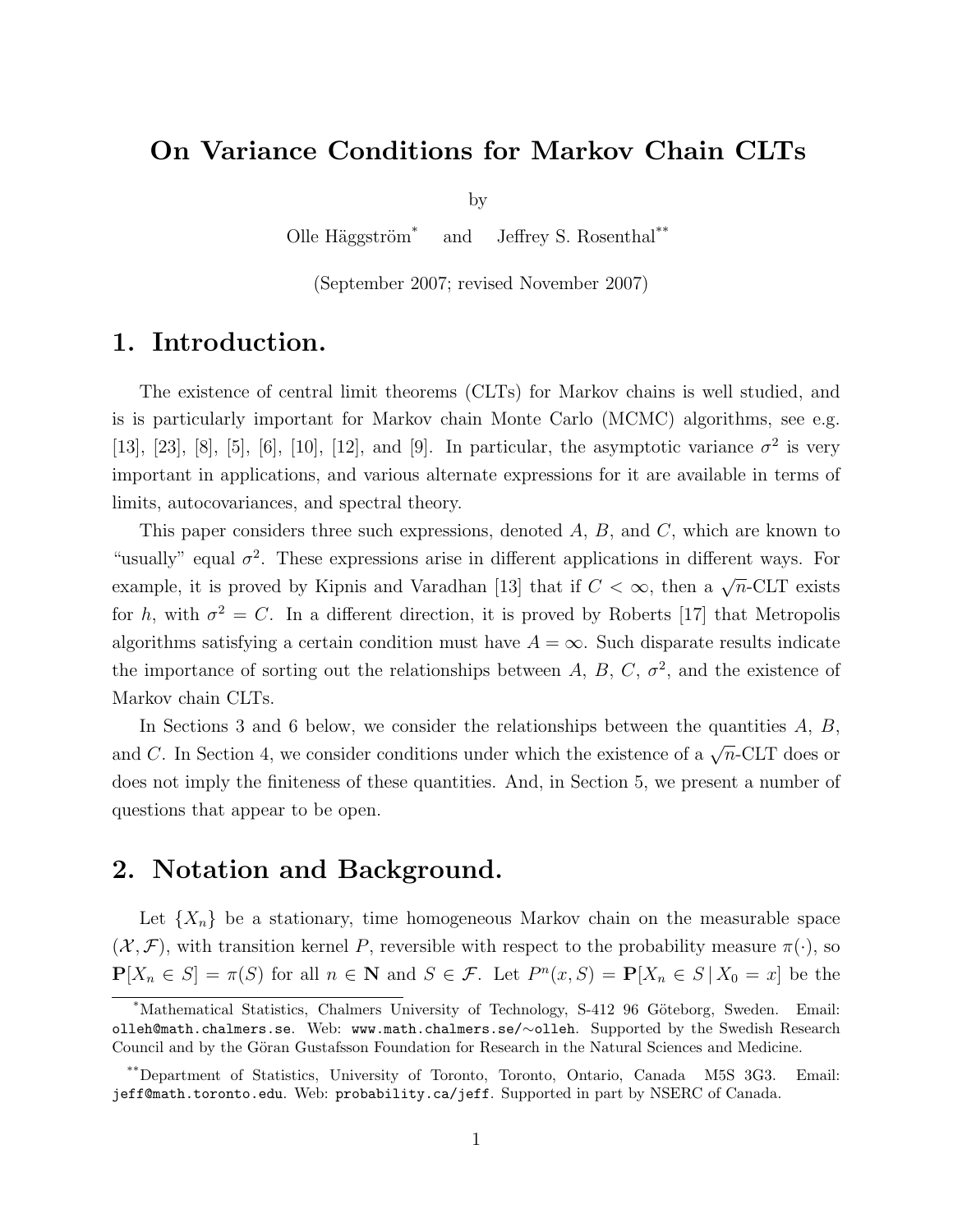n-step transitions. Say that P is *ergodic* if it is  $\phi$ -irreducible and aperiodic, from which it follows (cf. [23], [21], [19]) that  $\lim_{n\to\infty} \sup_{S \in \mathcal{F}} |P^n(x, S) - \pi(S)| = 0$  for  $\pi$ -a.e.  $x \in \mathcal{X}$ . Write  $\pi(g) = \int_{\mathcal{X}} g(x) \pi(dx)$ , and  $(Pg)(x) = \int_{\mathcal{X}} g(y) P(x, dy)$ , and  $\langle f, g \rangle = \int_{\mathcal{X}} f(x) g(x) \pi(dx)$ . By reversibility,  $\langle f, Pg \rangle = \langle Pf, g \rangle$ .

Let  $h: \mathcal{X} \to \mathbf{R}$  be a fixed, measurable function, with  $\pi(h) = 0$ . Let  $\gamma_k = \mathbf{E}[h(X_0) h(X_k)] =$  $\langle h, P^k h \rangle$  be the corresponding lag-k autocovariance. Say that a  $\sqrt{n}$ -CLT exists for h if  $n^{-1/2} \sum_{i=1}^{n} h(X_i)$  converges weakly to Normal $(0, \sigma^2)$  for some  $\sigma^2 < \infty$ :

$$
n^{-1/2} \sum_{i=1}^{n} h(X_i) \Rightarrow \text{Normal}(0, \sigma^2), \qquad \sigma^2 < \infty,
$$
\n<sup>(1)</sup>

where we allow for the degenerate case  $\sigma^2 = 0$  corresponding to a point mass at 0.

Remark 1. Below we shall generally assume that the Markov chain is ergodic. However, the convergence (1) does not necessarily require ergodicity; see e.g. Proposition 29 of [19].

Remark 2. The assumption of stationarity is not crucial. For example, it follows from [14] that for Harris recurrent chains, if a CLT holds when started in stationarity, then it holds from all initial distributions.

**Remark 3.** We note that (1), and the results below, are all specific to the  $n^{-1/2}$  normalisation and the Normal limiting distribution. Other normalisations and limiting distributions may sometimes hold, but we do not consider them here.

We shall also require spectral measures. Let  $\mathcal E$  be the spectral decomposition measure (e.g. [22], Theorem 12.23) associated with  $P$ , so that

$$
f(P) = \int_{-1}^{1} f(\lambda) \mathcal{E}(d\lambda)
$$

for all bounded analytic functions  $f : [-1,1] \rightarrow \mathbb{R}$ , and  $\mathcal{E}(\mathbb{R}) = \mathcal{E}([-1,1]) = I$  is the identity operator. (Of course, here  $f(P)$  is defined in terms of power series, so that e.g.  $\sin(P) = \sum_{j=0}^{\infty} (-1)^j P^{2j+1}$ .) Let  $\mathcal{E}_h$  be the induced spectral measure for h (cf. [5], p. 1753), viz.

$$
\mathcal{E}_h(S) = \langle h, \ \mathcal{E}(S)h \rangle, \qquad S \subseteq [-1,1] \ \text{Borel}
$$

with  $\mathcal{E}_h(\mathbf{R}) = \langle h, \mathcal{E}(\mathbf{R})h \rangle = \langle h, h \rangle = \pi(h^2) < \infty$ .

There are a number of possible formulae in the literature (e.g. [13], [8], [5]) for the limiting variance  $\sigma^2$  in (1), including:

$$
A = \lim_{n \to \infty} n^{-1} \mathbf{Var}\left(\sum_{i=1}^n h(X_i)\right);
$$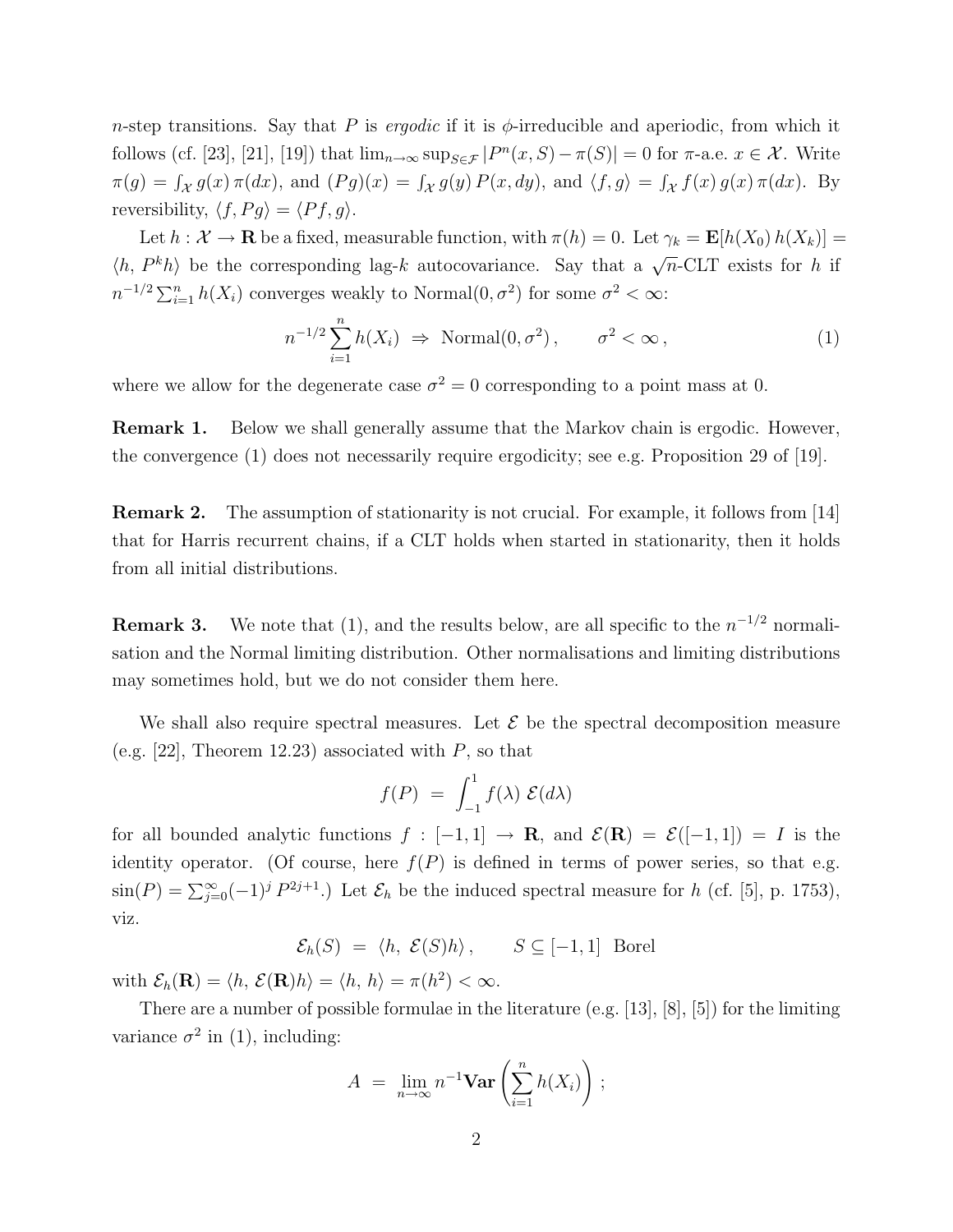$$
B = \gamma_0 + 2 \sum_{k=1}^{\infty} \gamma_k ;
$$
  

$$
C = \int_{-1}^{1} \frac{1+\lambda}{1-\lambda} \mathcal{E}_h(d\lambda) .
$$

We consider A, B, and C below. Of course, if  $\pi(h^2) < \infty$ , then expanding the square gives  $A = \gamma_0 + 2 \lim_{n \to \infty} \sum_{k=1}^{n-1} \left( \frac{n-k}{n} \right)$ n  $(\gamma_k)$ . We shall also have occasion to consider versions of A and B where the limit is taken over odd integers only:

$$
A' = \lim_{j \to \infty} (2j+1)^{-1} \mathbf{Var} \left( \sum_{i=1}^{2j+1} h(X_i) \right);
$$

$$
B' = \gamma_0 + 2 \lim_{j \to \infty} \sum_{k=1}^{2j+1} \gamma_k.
$$

Obviously,  $A' = A$  and  $B' = B$  provided the limits in A and B exist. But it may be possible that, say,  $A'$  is well-defined even though  $A$  is not.

## 3. Relationships Between Variance Expressions.

The following result is implicit in some earlier works (e.g. [13], [8], [5]), though it may not have previously been written down precisely.

**Theorem 4.** If P is reversible and ergodic, and  $\pi(h^2) < \infty$ , then  $A = B = C$  (though they may all be infinite).

Theorem 4 is proved in Section 6. We first note that if ergodicity is not assumed, then we may have  $A \neq B$ :

Example 5. Let  $\mathcal{X} = \{-1, 1\}$ , with  $\pi\{-1\} = \pi\{1\} = 1/2$ , and  $P(1, \{-1\}) = P(-1, \{1\}) =$ 1, so P is reversible with respect to  $\pi(\cdot)$ . Let h be the identity function. Then  $\left|\sum_{i=1}^n h(X_i)\right| \leq$ 1, so  $A = 0$ . On the other hand,  $\gamma_k = (-1)^k$ , so  $\gamma_0 + 2 \sum_{k=1}^{2j+1} \gamma_k = 1 + 2(-1) = -1$ , so  $B' = 0$ . However, B is an oscillating sum and thus undefined. So  $A \neq B$ , but Theorem 4 is not violated since the chain is periodic and hence not ergodic. And, a (degenerate)  $\sqrt{n}$ -CLT does hold, with  $\sigma^2 = A = 0$ . H.

Now, Kipnis and Varadhan [13] proved for reversible chains that if  $C < \infty$ , then a √  $\overline{n}$ -CLT exists for h, with  $\sigma^2 = C$ . Combining this with Theorem 4, we have: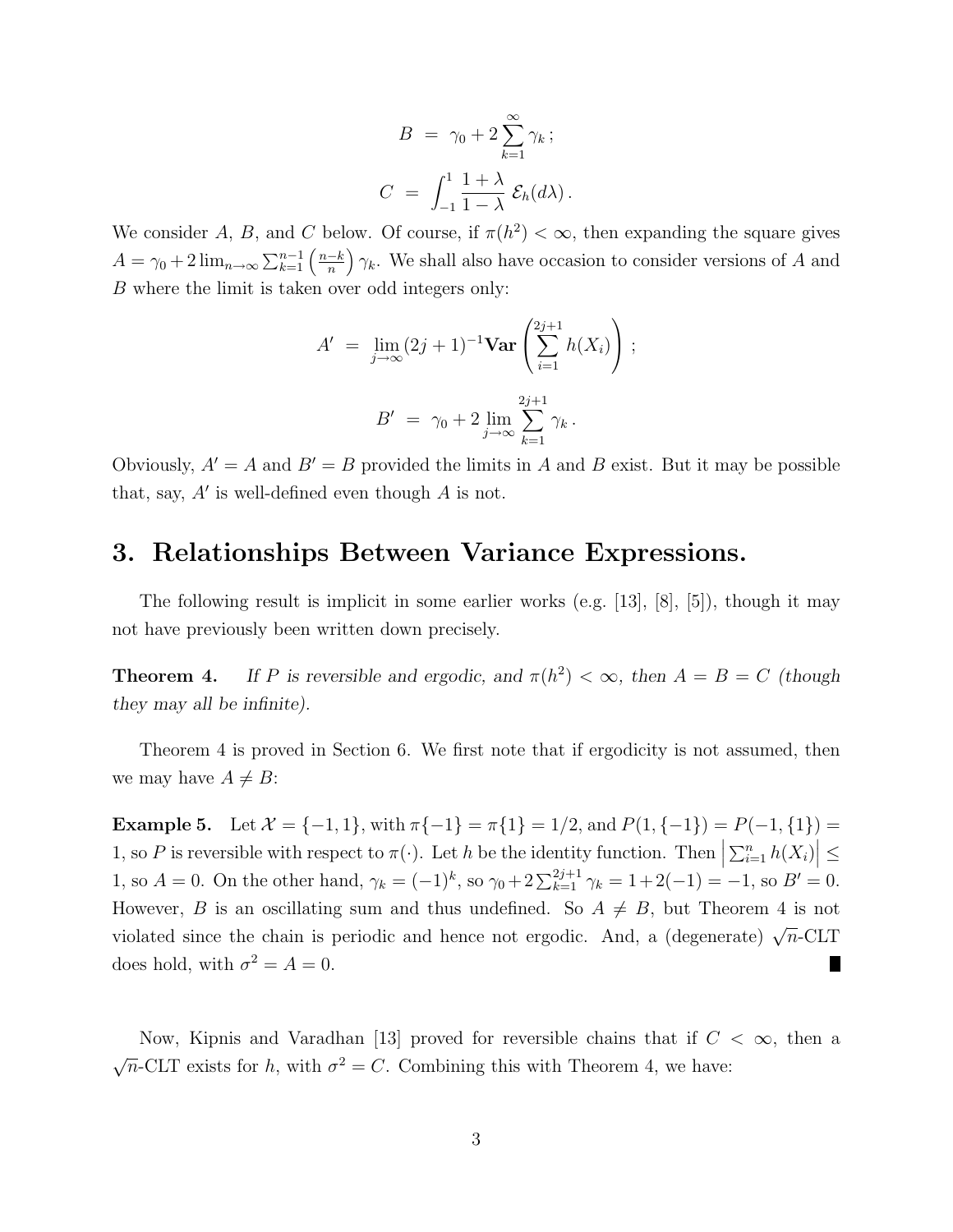**Corollary 6.** If P is reversible and ergodic, and  $\pi(h^2) < \infty$ , and any one of A, B, and C is finite, then a  $\sqrt{n}$ -CLT exists for h, with  $\sigma^2 = A = B = C < \infty$ .

(Furthermore, it is easily seen [20] that  $C < \infty$  whenever  $\pi(h^2) < \infty$  and the spectrum of P is bounded away from 1.)

In a different direction, Roberts [17] considered the quantity  $r(x) = P[X_1 = x | X_0 = x]$ , the probability of remaining at  $x$ , which is usually positive for Metropolis-Hastings algorithms. He proved that if  $\lim_{n\to\infty} n \mathbf{E}[h^2(X_0) r(X_0)^n] = \infty$ , then  $A = \infty$  (and used this to prove that  $A = \infty$  for some specific independence sampler examples). Combining his result with Theorem 4, we have:

**Corollary 7.** If P is reversible and ergodic, and  $\lim_{n\to\infty} n \mathbf{E}[h^2(X_0) r(X_0)^n] = \infty$  where  $\pi(h^2) < \infty$ , then  $A = B = C = \infty$ .

Remark 8. If the Markov chain is not reversible, then the spectral measure required to define C becomes much more complicated, and we do not pursue that here. However, it is still possible to compare  $A$  and  $B$ . It follows immediately from the definitions and the dominated convergence theorem (cf. [3], p. 172; [5]) that if  $\sum_{k} |\gamma_k| < \infty$ , then  $A = B < \infty$ (though this might not imply a  $\sqrt{n}$ -CLT for h). The condition  $\sum_{k} |\gamma_{k}| < \infty$  is known to hold for uniformly ergodic chains (see [3]), and for reversible geometrically ergodic chains (since that implies [18] that  $|\gamma_k| \leq \rho^k \pi(h^2)$  for some  $\rho < 1$ , but it does not hold in general. For more about geometric ergodicity and CLTs see e.g. [10], [19], [12], and [9].

#### 4. Converse: What Does a CLT Imply about Variance?

The result from [13] raises the question of the *converse*. Suppose  $\{X_n\}$  is a stationary Markov chain, and  $n^{-1} \sum_{i=1}^{n} h(X_i)$  converges weakly to Normal $(0, \sigma^2)$  for some  $\sigma^2 < \infty$ . Does it necessarily follow that any of  $A$ ,  $B$ , and  $C$  are finite? An affirmative answer to this question would, for example, allow a strengthening of Corollary 7 to conclude that no  $\sqrt{n}$ -CLT holds for such h, and in particular a  $\sqrt{n}$ -CLT does not hold for the independence sampler examples considered by Roberts [17].

Even in the i.i.d. case (where  $P(x, S) = \pi(S)$  for all  $x \in \mathcal{X}$  and  $S \in \mathcal{F}$ ), this question is non-trivial. However, classical results (cf. Sections IX.8 and XVII.5 of Feller [7]; for related results see e.g. [4], [2]) provide an affirmative answer in this case: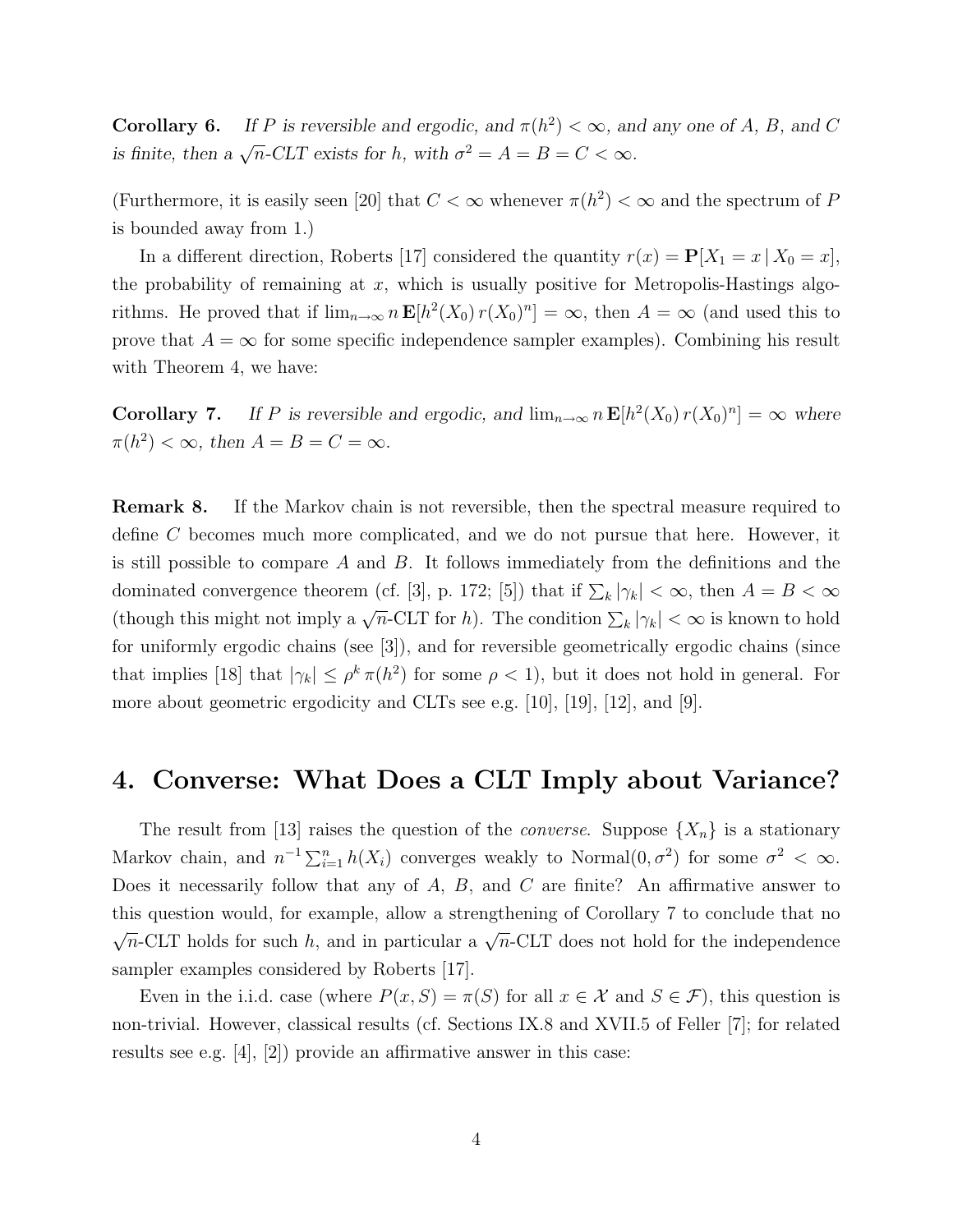**Theorem 9.** If  $\{X_i\}$  are i.i.d., and  $n^{-1/2} \sum_{i=1}^n h(X_i)$  converges weakly to Normal $(0, \sigma^2)$ , where  $0 < \sigma < \infty$  and  $\pi(h) = 0$ , then A, B, and C are all finite, and  $\sigma^2 = A = B = C$ .

**Proof.** Let  $Y_i = h(X_i)$ , and let  $U(z) = \mathbf{E}[Y_1^2 \mathbf{1}_{|Y_1| \leq z}]$ . Then since the  $\{Y_i\}$  are i.i.d. with mean 0, Theorem 1a on p. 313 of [7] says that there are positive sequences  $\{a_n\}$  with  $a_n^{-1}(Y_1 + \ldots + Y_n) \Rightarrow \text{Normal}(0, 1)$  if and only if  $\lim_{z \to \infty} [U(sz)/U(z)] = 1$  for all  $s > 0$ . Furthermore, equation  $(8.12)$  on p. 314 of [7] (see also equation  $(5.23)$  on p. 579 of [7]) says that in this case,

$$
\lim_{n \to \infty} n a_n^{-2} U(a_n) = 1. \tag{2}
$$

Now, the hypotheses imply that  $a_n^{-1}(Y_1 + \ldots + Y_n) \Rightarrow \text{Normal}(0, 1)$  where  $a_n = c n^{1/2}$  with  $c = \sigma$ . Thus, from (2), we have  $\lim_{n\to\infty} c^{-2} U(cn^{1/2}) = 1$ . It follows that  $\lim_{z\to\infty} U(z) =$  $c^2 = \sigma^2 < \infty$ , i.e.  $\mathbf{E}(Y_1^2) < \infty$ . We then compute that  $\gamma_k = 0$  for  $k \ge 1$ , so  $B = \gamma_0 =$  $\mathbf{E}(Y_1^2) = \sigma^2 < \infty$ . Hence, by Corollary 6,  $\sigma^2 = A = B = C = \mathbf{E}(Y_1^2) < \infty$ . I.

**Remark 10.** In the above proof, if  $\mathbf{E}(Y_1^2) = \sigma^2 < \infty$ , then of course  $U(z) \to \sigma^2$ , so  $U(sz)/U(z) \rightarrow \sigma^2/\sigma^2 = 1$ , and the (classical) CLT applies. On the other hand, there are many distributions for the  ${Y_i}$  which have infinite variance, but for which the corresponding U is still slowly varying in this sense. Examples include the density function  $|y|^{-3} \mathbf{1}_{|y|\geq 1}$ , and the cumulative distribution function  $(1 - (1 + y)^{-2})\mathbf{1}_{y\geq 0}$ . The results from [7] say that we cannot have  $a_n = c n^{1/2}$  in such cases. (In the  $y^{-3} \mathbf{1}_{|y| \geq 1}$  example, we instead have  $a_n = c (n \log n)^{1/2}$ .

If  $\{X_n\}$  is not assumed to be i.i.d., then the question becomes more complicated. Of course, if  $\{n^{-1}\sum_{i=1}^n h(X_i)^2\}_{n=1}^\infty$  is uniformly integrable, then whenever a  $\sqrt{n}$ -CLT exists we must have  $A = \sigma^2$ , which implies by Theorem 4 (assuming reversibility) that  $\sigma^2 = A = B =$  $C < \infty$ . However, it is not clear when this uniform integrability condition will be satisfied, and we now turn to some counter-examples.

If  $\{X_n\}$  is not even *reversible*, then it is possible for a  $\sqrt{n}$ -CLT to hold even though A is not finite:

**Example 11.** Let the state space  $\mathcal{X}$  be the integers, and let h be the identity function. Consider the Markov chain on X with transition probabilities given (for  $j \ge 1$ ) by  $P(0,0) =$  $1/2, P(j, -j) = P(-j, 0) = 1$ , and  $P(0, j) = c/j^3$  where  $c = \frac{1}{2}$  $\frac{1}{2}\zeta(3)^{-1}$  with  $\zeta(s) = \sum_{n=1}^{\infty} n^{-s}$ the Riemann zeta function. (That is, whenever the chain leaves 0, it cycles to some positive integer j, then to  $-j$ , and then back to 0.) This Markov chain is irreducible and aperiodic,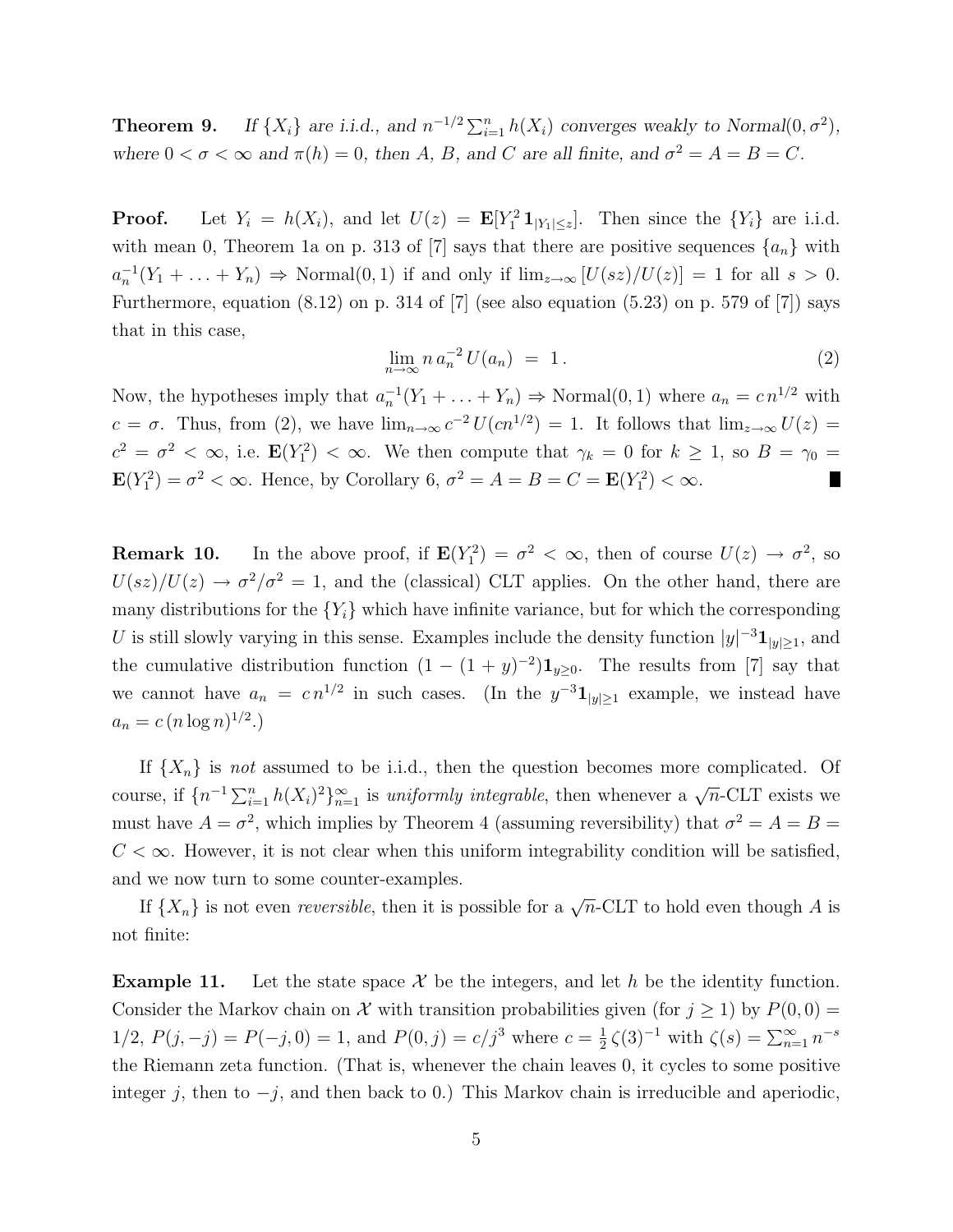with stationary distribution given by  $\pi(0) = 1/2$  and  $\pi(j) = \pi(-j) = c'/j^3$  where  $c' =$  $\zeta(3)/4$ . Furthermore,  $\pi(h) = 0$ .

Since  $h(j)+h(-j) = 0$  and  $h(0) = 0$ , it is easy to see that for  $n \geq 2$ , we have  $\sum_{i=1}^{n} h(X_i) =$  $\mathbf{1}_{X_1<0} X_1 + \mathbf{1}_{X_n>0} X_n$ . In particular,  $\sum_{i=1}^n h(X_i) \leq |X_1| + |X_n|$ , and since by stationarity  $\mathbf{E}|X_1| = \mathbf{E}|X_n| = \sum_{x\neq 0} |x|c'|x|^{-3} < \infty$ , it follows immediately that  $n^{-1/2} \sum_{i=1}^n h(X_i)$  converges in distribution to 0, i.e. to  $N(0, 0)$ . It also follows that for  $n \geq 2$ ,

$$
\operatorname{Var}\left(\sum_{i=1}^n h(X_i)\right) \;=\; 2\, \mathbf{E}[X_1^2 \,\mathbf{1}_{X_1>0}] \;=\; 2\, \sum_{j=1}^\infty j^2 (c'/j^3) \;=\; \infty\,.
$$

п

Hence,  $A = \lim_{n \to \infty} n^{-1} \textbf{Var} \left( \sum_{i=1}^n h(X_i) \right) = \infty$ .

**Remark 12.** If we wish, we can modify Example 11 to achieve convergence to  $N(0, 1)$ instead of  $N(0, 0)$ , as follows. Replace the state space X by  $\mathcal{X} \times \{-1, 1\}$ , let the first coordinate  $\{X_n\}$  evolve as before, let the second coordinate  $\{Y_n\}$  evolve independently of  $\{X_n\}$  such that each  $Y_n$  is i.i.d. equal to  $-1$  or 1 with probability 1/2 each, and redefine h as  $h(x, y) = x + y$ . Then  $n^{-1/2} \sum_{i=1}^{n} h(X_i)$  will converge in distribution to  $N(0, 1)$ .

**Remark 13.** If we wish, we can modify Example 11 to make the functional h bounded, as follows. Instead of jumping from 0 to a value  $j$ , the chain instead jumps from 0 to a deterministic path of length  $2j + 1$ , where the first j states have  $h = +1$ , the next j states have  $h = -1$ , and then the chain jumps back to 0.

We now show that even if  $\{X_n\}$  is reversible, the existence of a  $\sqrt{n}$ -CLT does not necessarily imply that A is finite:

**Example 14.** We again let the state space  $\mathcal{X}$  be the integers, with h the identity function. Consider the Markov chain on X with transition probabilities given by  $P(0, 0) = 0$ ,  $P(0, y) = c |y|^{-4}$  for  $y \neq 0$  (where  $c = 45/\pi^4$ ), and, for  $x \neq 0$ ,

$$
P(x,y) = \begin{cases} |x|^{-1}, & y = 0\\ 1 - |x|^{-1}, & y = -x\\ 0, & \text{otherwise.} \end{cases}
$$

That is, the chain jumps from 0 to a random site x, and then oscillates between  $-x$  and x for a geometric amount of time with mean  $|x|$ , before returning to 0. This chain is irreducible and aperiodic, and is reversible with respect to the stationary distribution given by  $\pi(x) = c'|x|^{-3}$ and  $\pi(0) = c'/c$ , where  $c' = [c^{-1} + 2\zeta(3)]^{-1}$ .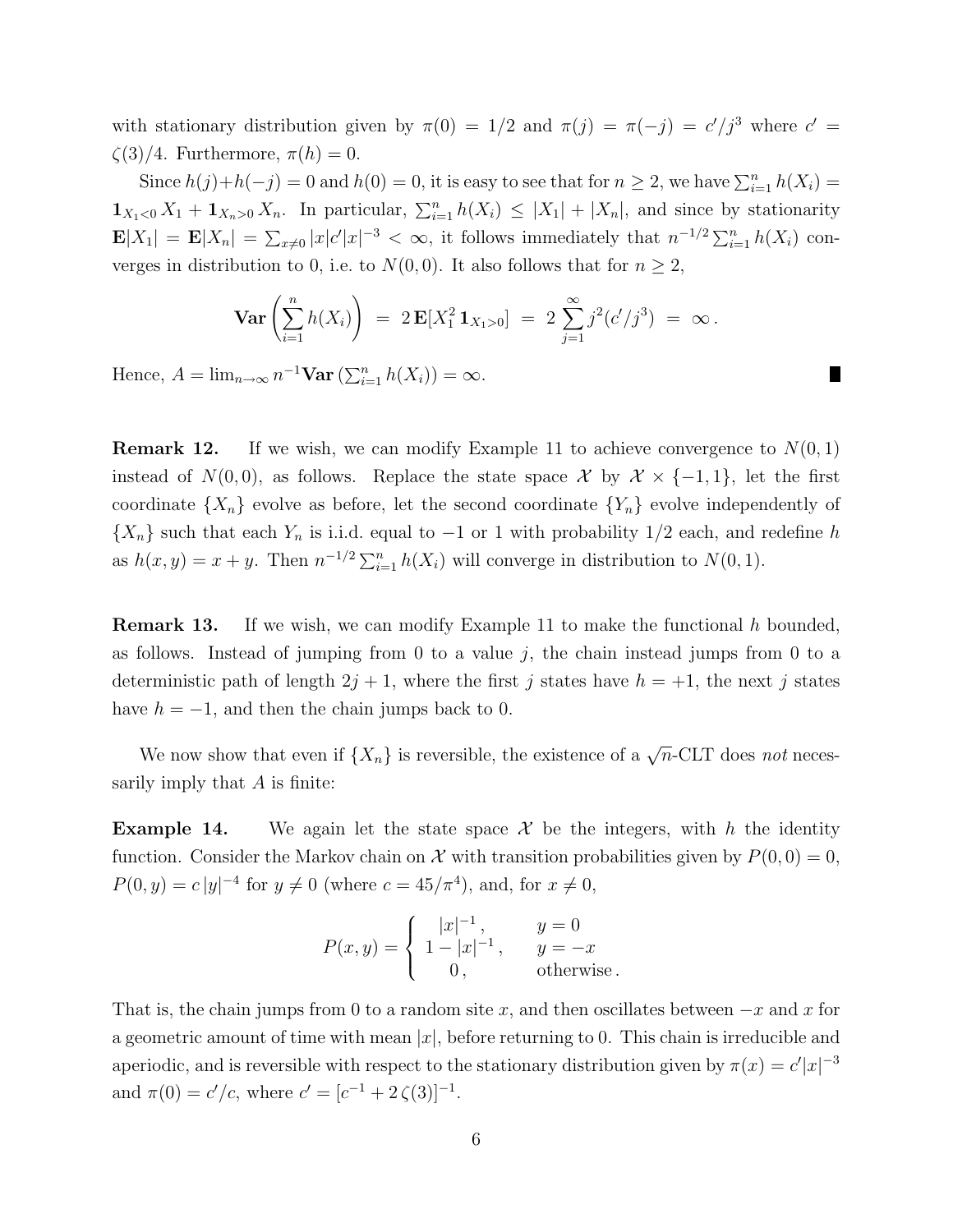We prove the existence of a CLT by regeneration analysis (see e.g. [1]). We define each visit to the state 0 as a regeneration time, and write these regeneration times as  $T_1, T_2, \ldots$ For convenience, we set  $T_0 = 0$  (even though we usually will not have  $X_0 = 0$ , i.e. we do not impose a regeneration at time 0, unlike e.g. [15], [10]). These times break up the Markov chain into a collection of random paths ("tours"), of the form  $\{(X_{T_j+1}, X_{T_j+2}, \ldots, X_{T_{j+1}})\}_{j=0}^{\infty}$ . The tours from  $T_1$  onwards each travel from 0 to 0, are all i.i.d. We note that for  $j \ge 1$ , the sum over a single tour,  $\sum_{i=T_j+1}^{T_{j+1}} X_i$ , is either  $X_{T_j+1}$ ,  $-X_{T_j+1}$ , or 0. Furthermore,  $\mathbf{P}(X_{T_j+1} =$  $y) = P(0, y) = c|y|^{-4}$ , so  $\mathbf{E}(X_{T_j+1}^2) = \sum_{y\neq 0} y^2 c|y|^{-4} < \infty$ . This implies that  $\sum_{i=T_j+1}^{T_{j+1}} X_i$ has finite variance, say  $V$ . It then follows from the classical central limit theorem that as  $J \to \infty$ ,  $J^{-1/2} \sum_{i=T_1+1}^{T_{J+1}} X_i$  converges in distribution to  $N(0, V)$ . By the Law of Large Numbers, as  $J \to \infty$ ,  $T_J/J \to \tau$  where  $\tau = \mathbf{E}[T_{j+1} - T_j]$ . Hence, asymptotically for large *n*, if we find *J* with  $T_J < n \leq T_{J+1}$ , then  $n^{-1/2} \sum_{i=1}^n X_i \approx (J\tau)^{-1/2} \sum_{i=T_1+1}^{T_{J+1}} X_i \approx$  $\tau^{-1/2} N(0, V) = N(0, V/\tau)$ . That is, a  $\sqrt{n}$ -CLT exists for h, with mean 0 and variance  $\sigma^2 = V/\tau = \textbf{Var}\Big[\sum_{i=T_j+1}^{T_{j+1}}X_i\Big] \Big/\,\mathbf{E}[T_{j+1}-T_j].$ 

We now claim that  $\text{Var}[\sum_{i=0}^{n} X_i]$  is infinite for *n* even. Indeed, in the special case  $n = 0$ ,

$$
\mathbf{Var}\Big[\sum_{i=0}^n X_i\Big] = \mathbf{Var}[X_0] = \sum_{x \in \mathcal{X}} \mathbf{P}[X_0 = x] x^2 = \sum_{x \in \mathcal{X}} c' |x|^{-3} x^2 = \sum_{x \in \mathcal{X}} c' |x|^{-1} = \infty.
$$

Assume now that  $n \geq 2$ . Let  $S_n = \sum_{i=0}^n X_n$ , and let  $D_n$  be the event that  $X_i = 0$  for some  $0 \leq i \leq n$  (so that  $0 < \mathbf{P}(D_n) < 1$ ). Since *n* is even, we have that  $S_n = X_0$  on the event  $D_n^C$ (because of cancellation), and so

$$
\mathbf{E}[S_n^2 \mathbf{1}_{D_n^C}] = \mathbf{E}[X_0^2 \mathbf{1}_{D_n^C}] = \sum_{x \in \mathcal{X}} \mathbf{P}[X_0 = x, D_n^C] x^2 = \sum_{x \in \mathcal{X}} c' |x|^{-3} (1 - |x|^{-1})^n x^2
$$

$$
= \sum_{x \in \mathcal{X}} c' |x|^{-1} (1 - |x|^{-1})^n = \infty.
$$

Hence,  $\text{Var}[S_n] = \mathbf{E}[S_n^2] = \infty$ . (In fact,  $\text{Cov}[X_m, X_k] = +\infty$  for  $k - m$  even, and  $-\infty$  for  $k - m$  odd, but we do not use that here.)

This proves the claim that  $\text{Var}[\sum_{i=0}^{n} X_i]$  is infinite for all even n. In particular, the limit in the definition of  $A$  is either infinite or undefined, so  $A$  is certainly not finite. п

**Remark 15.** We now show that in Example 14, in fact A is undefined rather than infinite. (In particular, it is *not* true that  $A = C$ , thus showing that the condition  $\pi(h^2) < \infty$  cannot be dropped from Theorem 4 above.)

To prove this, it suffices to show that  $\text{Var}(n^{-1/2}S_n)$  remains bounded over all odd n (so that the limit defining A oscillates between bounded and infinite values). But for  $n$  odd,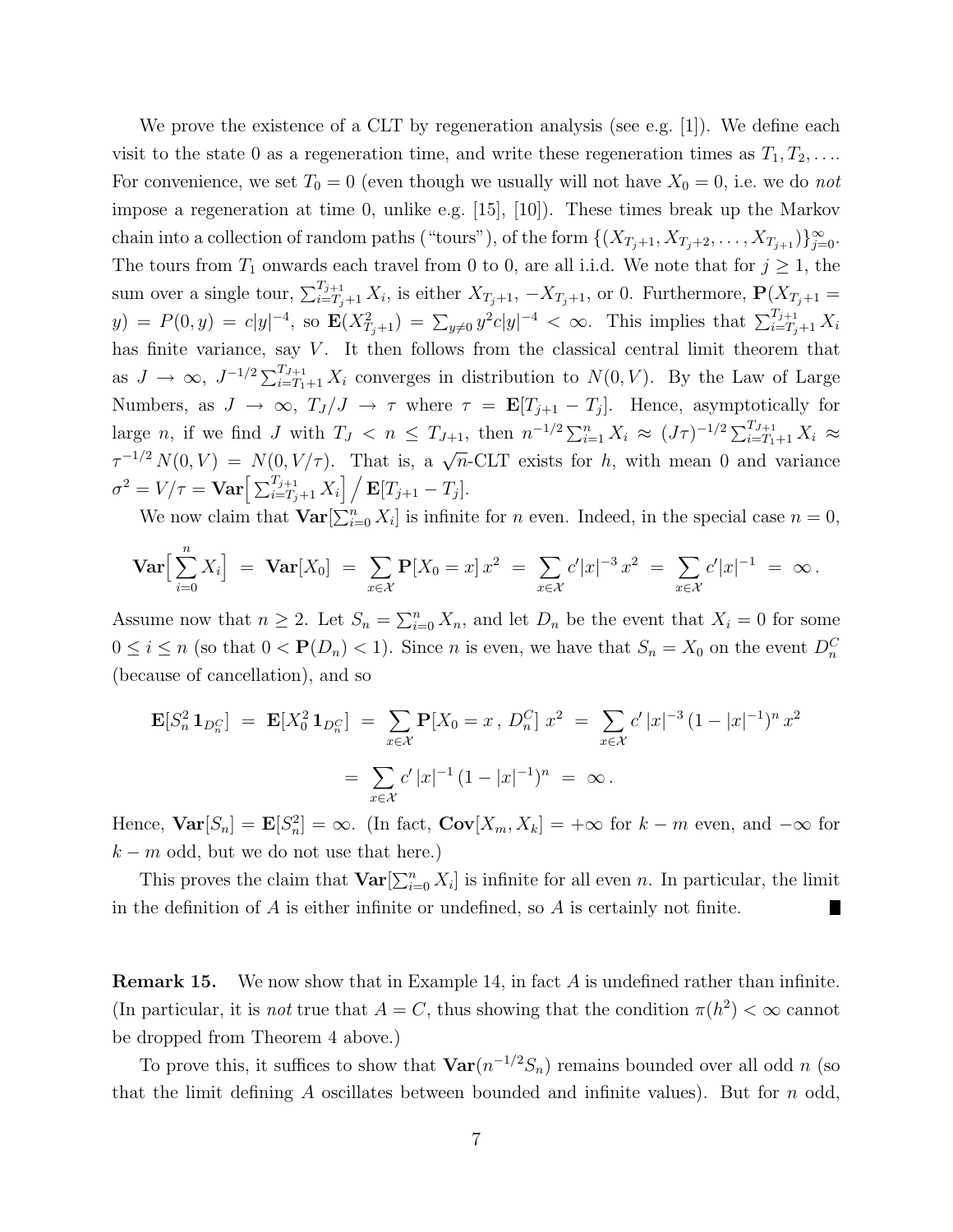we have that  $S_n = 0$  on  $D_n^C$  (again because of cancellation), so the claim will follow from showing that  $n^{-1} \text{Var}[S_n \mathbf{1}_{D_n}]$  remains bounded for all odd n.

Let  ${T<sub>j</sub>}$  be the regeneration times as above, so  $X_{T<sub>j</sub>} = 0$ , and let  $Y<sub>j</sub> = X_{T<sub>j+1</sub>}$ . Then  $v \equiv \text{Var}(Y_j) = \sum_{y \neq 0} cy^{-4}y^2 < \infty$ . Now, on  $D_n$ , the sequence  $(X_{T_1},...,X_n)$  breaks up into some number  $1 \leq m \leq \frac{n-1}{2}$  $\frac{-1}{2}$  of complete tours [say,  $(X_{T_1},...,X_{T_2-1}), (X_{T_2},...,X_{T_3-1}), ...,$  $(X_{T_m},\ldots,X_{T_{m+1}-1})$ , plus one possibly-incomplete final tour [say,  $(X_{T_{m+1}},\ldots,X_n)$ ]. Now, for  $j = 1, \ldots, m + 1$ , we have that  $X_{T_j} + \ldots + X_{\min\{T_{j+1}-1,n\}}$  equals either  $Y_j$  or 0, and it follows that  $Var[X_{T_j} + ... + X_{\min{T_{j+1}-1,n}}] \leq v$ . The contributions of different such blocks are clearly uncorrelated, so  $\text{Var}[\mathbf{1}_{D_n}\sum_{i=T_1}^n X_i] \leq (\frac{n-1}{2}+1)v \leq nv$ .

Now let  $T_n^- = \max\{i \le n : X_i = 0\}$  be the time of the last visit to 0 before time n. Then arguing as before,

$$
\mathbf{Var}[\mathbf{1}_{D_n}\sum_{i=T_1}^{T_n^-}X_i] \ \leq \ \mathbf{Var}[\mathbf{1}_{D_n}\sum_{i=T_1}^nX_i] \ \leq \ n v \, .
$$

But by time reversibility, the distribution of  $\mathbf{1}_{D_n}\sum_{i=0}^{T_n^-} X_i$  is identical to that of  $\mathbf{1}_{D_n}\sum_{i=T_1}^n X_i$ . Hence,  $\text{Var}[\mathbf{1}_{D_n} \sum_{i=0}^{T_n} X_i] = \text{Var}[\mathbf{1}_{D_n} \sum_{i=T_1}^n X_i] \leq nv.$ 

Finally, we note that

$$
\mathbf{Var}[\mathbf{1}_{D_n} S_n] = \mathbf{Var} \Big[\mathbf{1}_{D_n} \sum_{i=0}^{T_n^-} X_i + \mathbf{1}_{D_n} \sum_{i=T_1}^n X_i - \mathbf{1}_{D_n} \sum_{i=T_1}^{T_n^-} X_i \Big].
$$

We have shown that each of the three terms on the right-hand side has variance  $\leq nv$ . It follows by Cauchy-Schwarz that their covariances are also  $\leq nv$ . Hence, expanding the square,  $\text{Var}[\mathbf{1}_{D_n} S_n] \leq 9nv$ , so  $n^{-1} \text{Var}[S_n \mathbf{1}_{D_n}] \leq 9v$  which is bounded independently of n.

#### 5. Some Open Problems.

The following questions are not answered by the above results, and appear (so far as we can tell) to be open problems. Let  $\{X_n\}$  be a stationary Markov chain.

1. If the Markov chain is ergodic, but not necessarily reversible (cf. Theorem 4) nor geometrically ergodic nor uniformly ergodic (cf. Remark 8), does it necessarily follow that  $A = B$  (allowing that they may both be infinite)? What if we assume that  $P = P_1 P_2$  where each  $P_i$  is reversible (which holds if, say, P is a two-variable systematicscan Gibbs sampler, see e.g. [23])?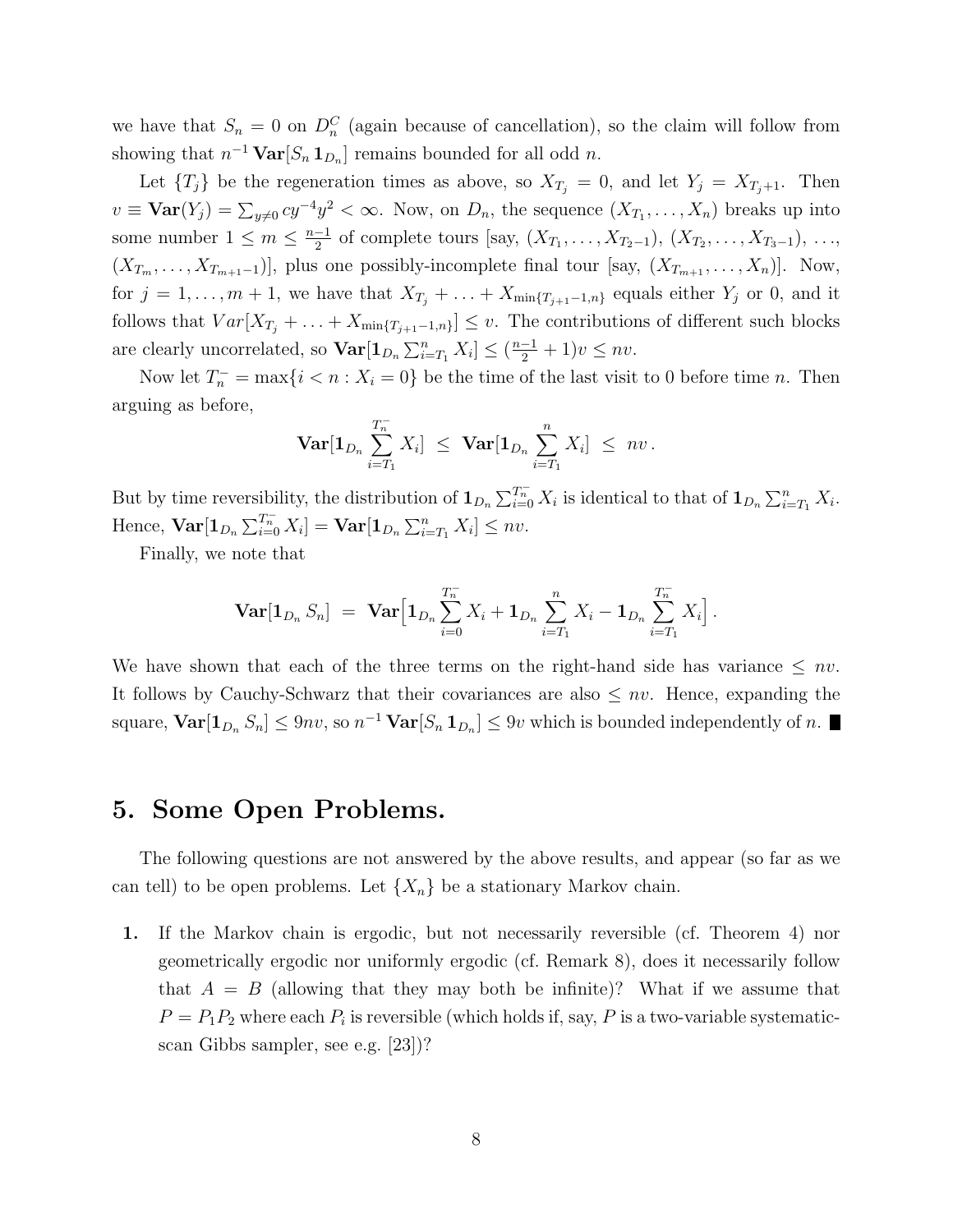- 2. Is there a reversible, ergodic example where a  $\sqrt{n}$ -CLT exists, but  $A = \infty$ ? (As discussed in Remark 15, in Example 14 the limit in the definition of  $A$  is actually an undefined, oscillating limit as opposed to equaling positive infinity.)
- **3.** In particular, is there a reversible, ergodic example where a  $\sqrt{n}$ -CLT exists, but where Roberts' condition  $\lim_{n\to\infty} n \mathbf{E}[h^2(X_0) r(X_0)^n] = \infty$  holds?
- 4. If the chain is reversible and ergodic and a  $\sqrt{n}$ -CLT exists, what further conditions (weaker than i.i.d. or uniformly ergodic) still imply that  $A < \infty$ ? (There are various results in the stationary process literature, e.g. [11] and [16], that are somewhat related to those from [7] used in the proof of Theorem 9, but their applicability to generalising Theorem 9 is unclear.)
- **5.** In particular, if the chain is reversible and a  $\sqrt{n}$ -CLT exists, and there is  $\delta > 0$  such that  $r(x) \geq \delta$  for all  $x \in \mathcal{X}$ , does this imply that  $A < \infty$ ? (Note that the last condition fails for Example 14.)
- **6.** In a different direction, if the chain is reversible and a  $\sqrt{n}$ -CLT exists, and  $\pi(h^2)$  <  $\infty$ , does this imply that  $A < \infty$ ? (Of course, Example 14 has  $\pi(h^2) = \infty$ . Also, Example 11 is not reversible, although as discussed in Remark 13 it is possible to make h bounded and thus  $\pi(h^2) < \infty$  in that case.)
- 7. Related to this, can the condition  $\pi(h^2) < \infty$  be dropped from Corollaries 6 and 7? (It cannot be dropped from Theorem 4, on account of Remark 15.)

# 6. Proof of Theorem 4.

In this section, we prove Theorem 4. We assume throughout that  $P$  is a reversible and ergodic Markov chain, and that  $\pi(h^2) < \infty$ . We begin with a lemma (somewhat similar to Theorem 3.1 of [8]).

**Lemma 16.**  $\gamma_{2i} \geq 0$ , and  $|\gamma_{2i+1}| \leq \gamma_{2i}$ , and  $|\gamma_{2i+2}| \leq \gamma_{2i}$ .

**Proof.** By reversibility, 
$$
\gamma_{2i} = \langle f, P^{2i} f \rangle = \langle P^i f, P^i f \rangle = ||P^i f||^2 \ge 0.
$$
 Also,  $|\gamma_{2i+1}| = \langle f, P^{2i+1} f \rangle = |\langle P^i f, P(P^i f) \rangle| \le ||P^i f||^2 ||P|| \le ||P^i f||^2 = \gamma_{2i}.$  Similarly,  $|\gamma_{2i+2}| = \langle f, P^{2i+2} f \rangle = |\langle P^i f, P^2 (P^i f) \rangle| \le ||P^i f||^2 ||P^2|| \le ||P^i f||^2 = \gamma_{2i}.$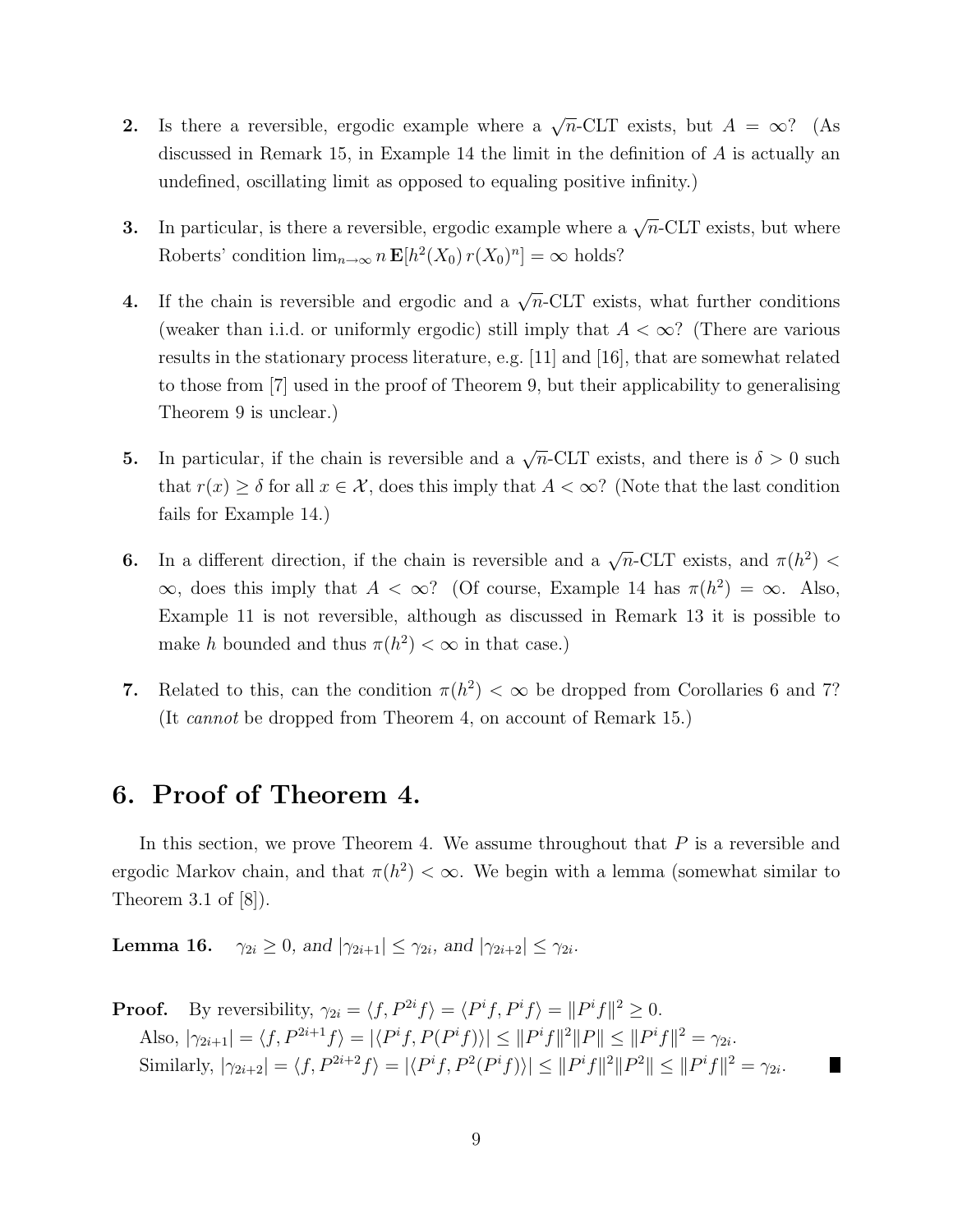**Lemma 17.**  $\lim_{k\to\infty} \gamma_k = 0$ .

**Proof.** Since P is ergodic, it does not have an eigenvalue 1 or  $-1$ . Hence (cf. [22], Theorem 12.29(b)) its spectral measure  $\mathcal E$  does not have an atom at 1 or  $-1$ , i.e.  $\mathcal E({-1, 1})$  = 0, so also  $\mathcal{E}_h({-1, 1}) = 0$  (cf. [8], Lemma 5). Hence, by the dominated convergence theorem (since  $|\lambda^k| \leq 1$  for  $-1 \leq \lambda \leq 1$ , and  $\int_{-1}^{1} 1 \mathcal{E}_h(d\lambda) = \pi(h^2) < \infty$ ), we have:

$$
\lim_{k \to \infty} \gamma_k = \lim_{k \to \infty} \langle h, P^k h \rangle = \lim_{k \to \infty} \int_{-1}^1 \lambda^k \mathcal{E}_h(d\lambda)
$$
  
= 
$$
\int_{-1}^1 \left( \lim_{k \to \infty} \lambda^k \right) \mathcal{E}_h(d\lambda) = \int_{-1}^1 0 \mathcal{E}_h(d\lambda) = 0.
$$

Proposition 18.  $A' = B'$ . (We allow for the possibility that  $A' = B' = \infty$ .)

Proof. We have that

$$
(2j+1)^{-1} \operatorname{Var}\left(\sum_{i=1}^{2j+1} h(X_i)\right) = \gamma_0 + 2\gamma_1 + 2\sum_{i=1}^j \left(\frac{2j+1-2i}{2j+1}\gamma_{2i} + \frac{2j+1-2i-1}{2j+1}\gamma_{2i+1}\right)
$$

$$
= \gamma_0 + \frac{4j}{2j+1}\gamma_1 + 2\sum_{i=1}^j \frac{\gamma_{2i}}{2j+1} + 2\sum_{i=1}^j \frac{2j+1-2i-1}{2j+1}\left(\gamma_{2i} + \gamma_{2i+1}\right). \tag{3}
$$

By Lemma 16,  $\gamma_{2i} + \gamma_{2i+1} \geq 0$ , so as  $j \to \infty$ , for fixed *i*,

$$
\frac{2j+1-2i-1}{2j+1}(\gamma_{2i}+\gamma_{2i+1}) \nearrow \gamma_{2i}+\gamma_{2i+1},
$$

i.e. the convergence is monotonic. Hence, by the monotone convergence theorem,

$$
\lim_{j \to \infty} 2 \sum_{i=1}^j \frac{2j+1-2i-1}{2j+1} (\gamma_{2i} + \gamma_{2i+1}) = \lim_{j \to \infty} 2 \sum_{i=1}^j (\gamma_{2i} + \gamma_{2i+1}).
$$

By Lemma 17,  $\gamma_{2i} \to 0$  as  $i \to \infty$ , so  $\sum_{i=1}^{j} \frac{\gamma_{2i}}{2j+1} \to 0$  as  $j \to \infty$ . Finally,  $\frac{4j}{2j+1} \to 2$ . Putting this all together, we conclude from (3) that

$$
\lim_{j \to \infty} (2j+1)^{-1} \mathbf{Var}\left(\sum_{i=1}^{2j+1} h(X_i)\right) = \gamma_0 + 2\gamma_1 + 2 \lim_{j \to \infty} \sum_{i=1}^j (\gamma_{2i} + \gamma_{2i+1}),
$$

H

i.e.  $A' = B'$ .

**Corollary 19.**  $A = B$ . (We allow for the possibility that  $A = B = \infty$ .)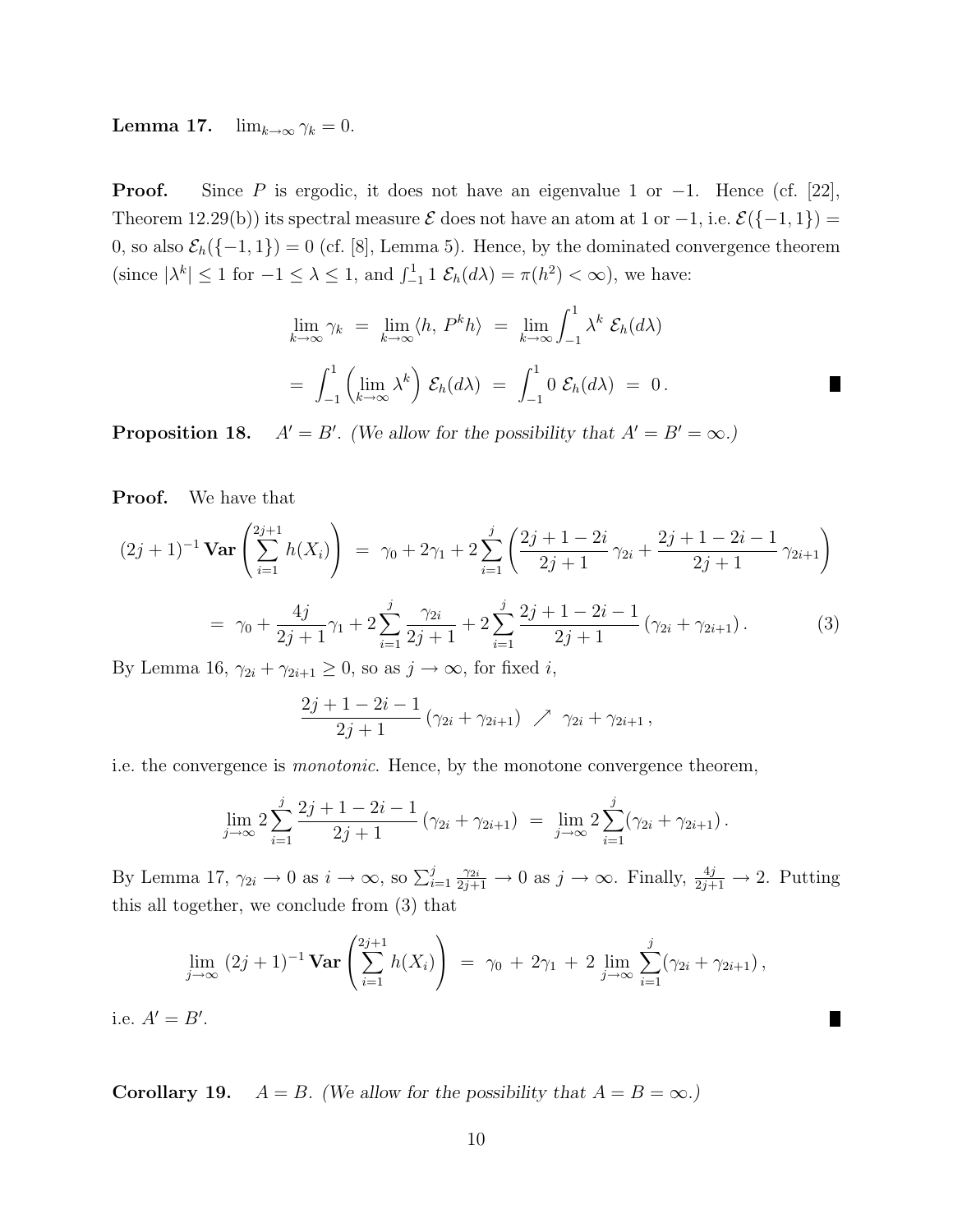**Proof.** If P is ergodic, then by Lemma 17,  $\gamma_k \to 0$ , so  $B = B'$ . Also,

$$
(n+1)^{-1} \mathbf{Var}\left(\sum_{i=1}^{n+1} h(X_i)\right) - n^{-1} \mathbf{Var}\left(\sum_{i=1}^{n} h(X_i)\right) \tag{4}
$$

$$
= n^{-1} \left[ \textbf{Var} \left( \sum_{i=1}^{n+1} h(X_i) \right) - \textbf{Var} \left( \sum_{i=1}^{n} h(X_i) \right) \right] - [n(n+1)]^{-1} \textbf{Var} \left( \sum_{i=1}^{n+1} h(X_i) \right)
$$

Now, the first term above is equal to  $n^{-1} \sum_{i=1}^{n} \gamma_i$  (which goes to 0 since  $\gamma_k \to 0$ ), plus  $n^{-1} \mathbf{E}[h^2(X_{i+1})]$  (which goes to 0 since  $\pi(h^2) < \infty$ ). The second term is equal to

$$
\frac{\gamma_0}{n} + 2\sum_{k=1}^{n-1} \frac{n+1-k}{n(n+1)} \,\gamma_k
$$

which also goes to 0. We conclude that the difference in (4) goes to 0 as  $n \to \infty$ , so that  $A = A'$ . Hence, by Proposition 18,  $A = A' = B' = B$ . П

**Proposition 20.**  $B = C$ . (We allow for the possibility that  $B = C = \infty$ .)

Proof. We compute that:

$$
B = \lim_{k \to \infty} (\langle h, h \rangle + 2 \langle h, Ph \rangle + 2 \langle h, P^2 h \rangle + \dots + 2 \langle h, P^k h \rangle)
$$
  
\n
$$
= \lim_{k \to \infty} \langle h, (I + 2P + 2P^2 + \dots + 2P^k)h \rangle
$$
  
\n
$$
= \lim_{k \to \infty} \int_{-1}^{1} (1 + 2\lambda + 2\lambda^2 + \dots + 2\lambda^k) \mathcal{E}_h(d\lambda)
$$
  
\n
$$
= \lim_{k \to \infty} \int_{-1}^{1} \left( 2 \frac{1 - \lambda^{k+1}}{1 - \lambda} - 1 \right) \mathcal{E}_h(d\lambda)
$$
  
\n
$$
= \lim_{k \to \infty} \int_{-1}^{1} \left( \frac{1 + \lambda - 2\lambda^{k+1}}{1 - \lambda} \right) \mathcal{E}_h(d\lambda)
$$
  
\n
$$
= \lim_{k \to \infty} \int_{-1}^{0} \left( \frac{1 + \lambda - 2\lambda^{k+1}}{1 - \lambda} \right) \mathcal{E}_h(d\lambda) + \lim_{k \to \infty} \int_{0}^{1} \left( \frac{1 + \lambda - 2\lambda^{k+1}}{1 - \lambda} \right) \mathcal{E}_h(d\lambda)
$$
  
\n
$$
= \int_{-1}^{0} \left( \frac{1 + \lambda}{1 - \lambda} \right) \mathcal{E}_h(d\lambda) + \int_{0}^{1} \left( \frac{1 + \lambda}{1 - \lambda} \right) \mathcal{E}_h(d\lambda)
$$
  
\n
$$
= C,
$$

where the first limit follows from the dominated convergence theorem since  $\frac{1+\lambda-2\lambda^{k+1}}{1-\lambda}$  $\frac{(-2\lambda^{k+1})}{1-\lambda}$  |  $\leq 3$ for  $\lambda \leq 0$ , and the second limit (which may be infinite) follows from the monotone convergence theorem since  $\frac{1+\lambda-2\lambda^{k+1}}{1-\lambda}$  $1-\lambda$  $\chi^{\infty}$  $\sum_{k=1}^{\infty}$  /  $\frac{1+\lambda}{1-\lambda}$  for  $\lambda \geq 0$ . (For definiteness, if  $\mathcal{E}_h\{0\}$  is non-zero,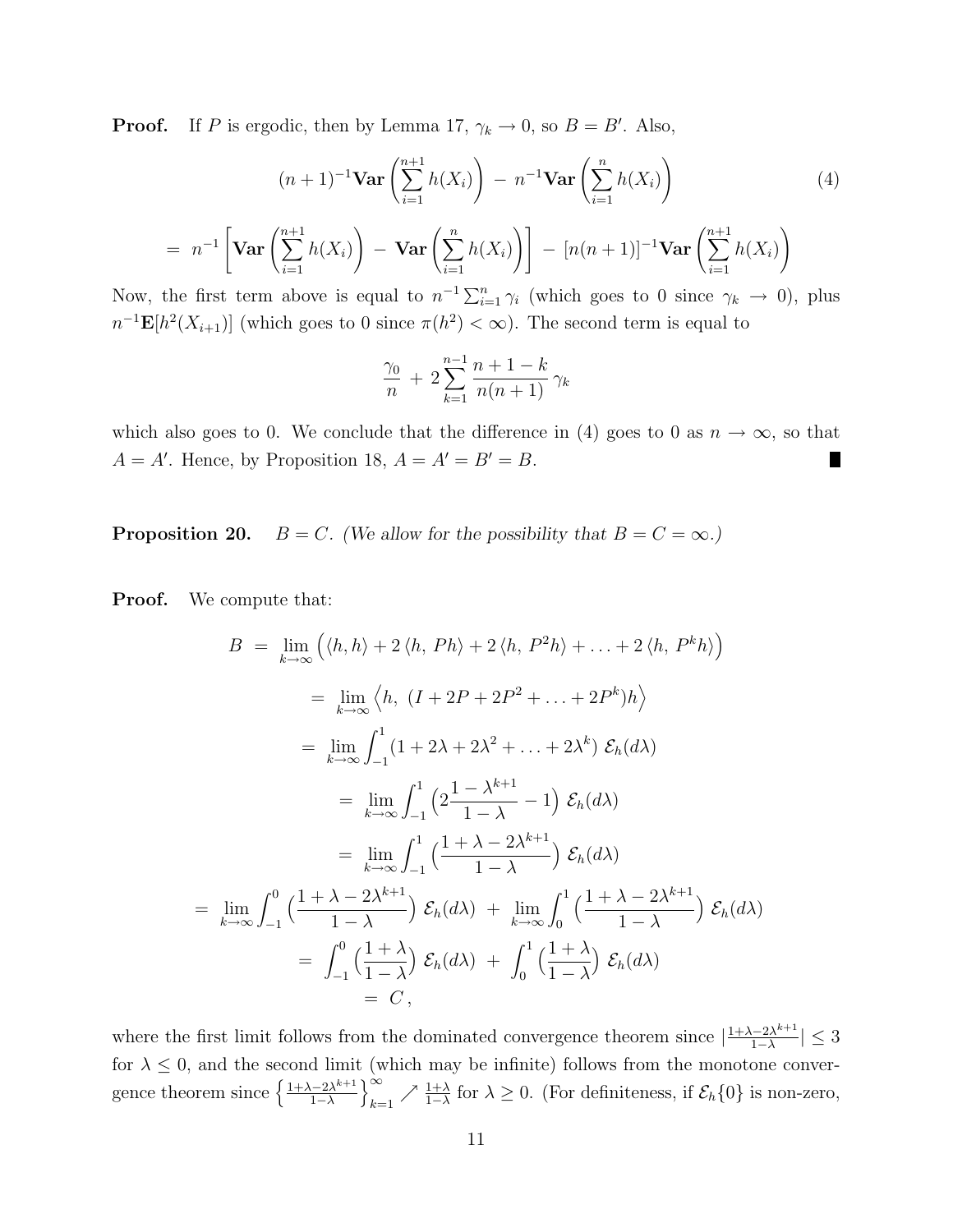then we include the point  $\lambda = 0$  in the integrals from  $-1$  to 0, and not in the integrals from 0 to 1.)

Theorem 4 then follows immediately from Corollary 19 and Proposition 20.

Acknowledgements. We thank J.H. Blanchet, R. Douc, C.J. Geyer, J.P. Hobert, G.L. Jones, N. Madras, E. Mossel, E. Moulines, G.O. Roberts, V. Roy, and T. Salisbury for very helpful discussions of these issues, and thank the anonymous referee for a very careful reading that led to many improvements.

### References

- [1] S. Asmussen (1987), Applied Probability and Queues. John Wiley & Sons, New York.
- [2] S.K. Basu (1984), A local limit theorem for attraction to the standard normal law: The case of infinite variance. Metrika 31, 245–252. Available at http://www.springerlink.com/content/v616742404102u13/
- [3] P. Billingsley (1968), Convergence of Probability Measures. Wiley, New York.
- [4] M. Breth, J. S. Maritz, and E. J. Williams (1978), On Distribution-Free Lower Confidence Limits for the Mean of a Nonnegative Random Variable. Biometrika 65, 529–534.
- [5] K.S. Chan and C.J. Geyer (1994), Discussion paper. Ann. Stat. 22, 1747–1758.
- [6] X. Chen (1999). Limit theorems for functionals of ergodic Markov chains with general state space. Mem. Amer. Math. Soc. 139.
- [7] W. Feller (1971), An introduction to Probability Theory and its applications, Vol. II, 2 nd ed. Wiley & Sons, New York.
- [8] C.J. Geyer (1992), Practical Markov chain Monte Carlo. Stat. Sci., Vol. 7, No. 4, 473- 483.
- [9] O. Häggström  $(2005)$ , On the central limit theorem for geometrically ergodic Markov chains. Probab. Th. Relat. Fields 132, 74–82.